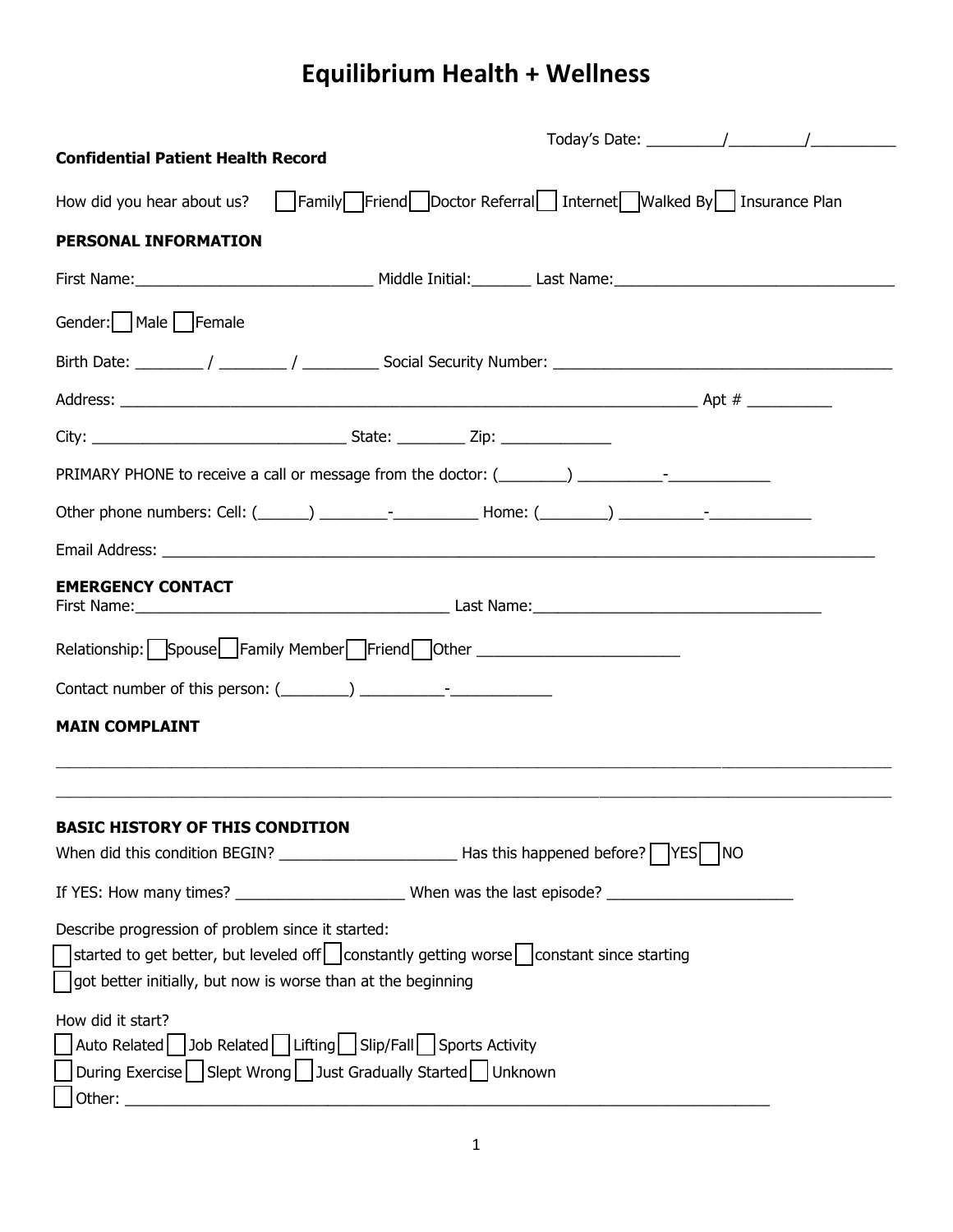| If because of an accident, date of accident:                       |  |
|--------------------------------------------------------------------|--|
| Did condition/pain start due to the accident? $\Box$ Yes $\Box$ No |  |

If no, when did the condition/pain start? \_\_\_\_\_\_\_\_\_\_\_\_\_\_\_\_\_\_\_\_\_\_\_\_\_\_\_\_\_\_\_\_

## **PLEASE LABEL ON THE DIAGRAM THE AREA FOR THIS CONDITION**

Indicate the location and type of your sensations right now.

## **A=Ache B=Burning N=Numbness P=Pins/Needles S=Stabbing**



Please tell us if you have ANY OTHER CONDITION or SYMPTOM that you are SUFFERING from, in addition to that which you are now consulting us for.  $\_$  , and the set of the set of the set of the set of the set of the set of the set of the set of the set of the set of the set of the set of the set of the set of the set of the set of the set of the set of the set of th

Place an X on the line below to show the amount of pain you are currently feeling.

\_\_\_\_\_\_\_\_\_\_\_\_\_\_\_\_\_\_\_\_\_\_\_\_\_\_\_\_\_\_\_\_\_\_\_\_\_\_\_\_\_\_\_\_\_\_\_\_\_\_\_\_\_\_\_\_\_\_\_\_\_\_\_\_\_\_\_\_\_\_\_\_\_\_\_\_\_\_\_\_\_\_\_\_\_\_\_\_\_\_\_\_\_\_\_\_\_

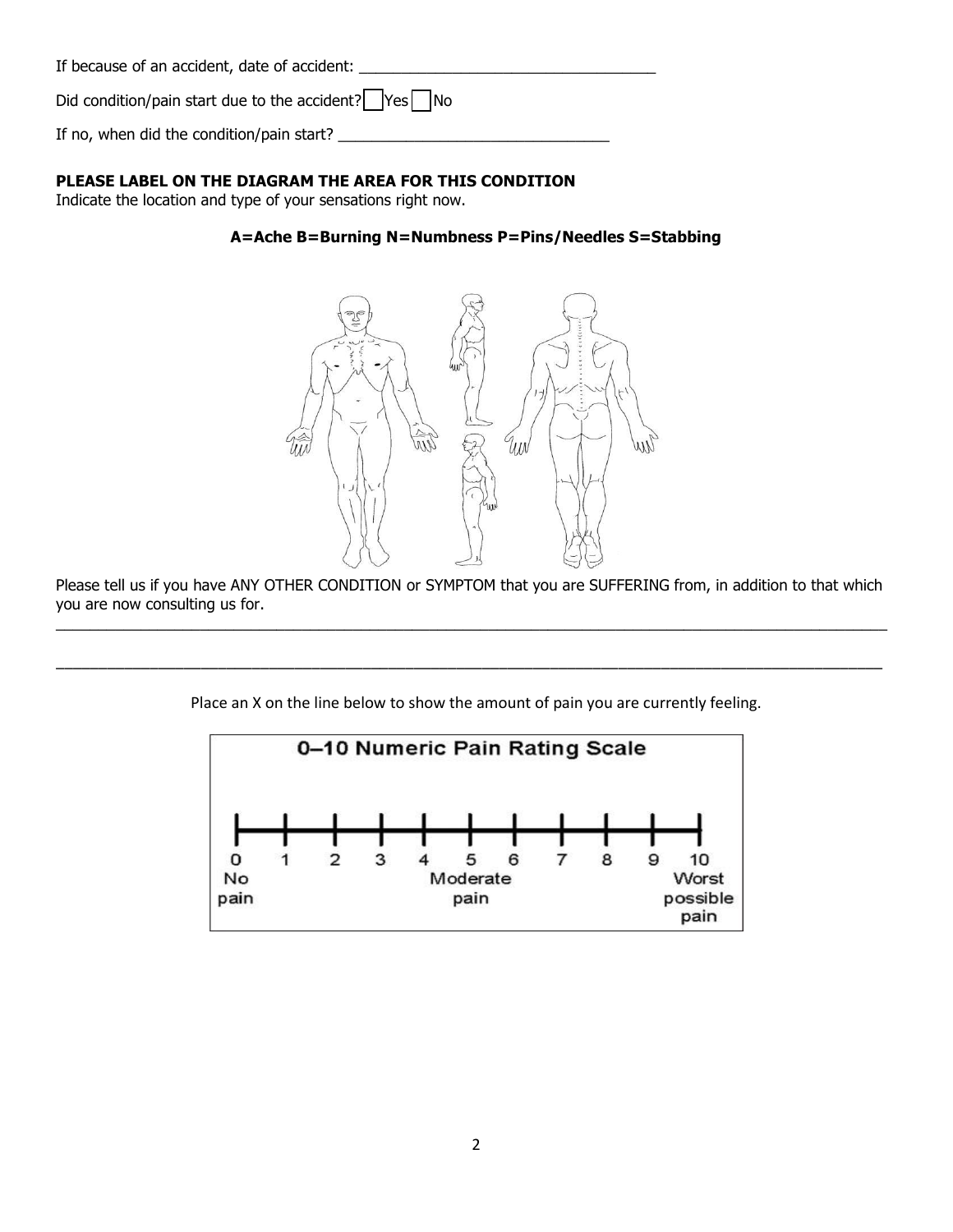### **REVIEW OF SYSTEMS**

| Constitutional:                                                        |                       |                                             | DENY having or have had any of the symptoms or problems listed below   |                |
|------------------------------------------------------------------------|-----------------------|---------------------------------------------|------------------------------------------------------------------------|----------------|
| chills                                                                 | fatigue               |                                             | night sweats                                                           | weight loss    |
| weight gain                                                            | fever                 |                                             | daytime drowsiness                                                     |                |
|                                                                        |                       |                                             |                                                                        |                |
| Eyes/Vision:                                                           |                       |                                             | I DENY having or have had any of the symptoms or problems listed below |                |
| blindness                                                              | change in vision      | field cuts                                  | photophobia                                                            | blurred vision |
| double vision                                                          | glaucoma              | tearing                                     | cataracts                                                              | eye pain       |
| itching                                                                | wear glasses/contacts |                                             |                                                                        |                |
|                                                                        |                       |                                             |                                                                        |                |
| Ears, Nose, and Throat:                                                |                       |                                             | I DENY having or have had any of the symptoms or problems listed below |                |
| bleeding                                                               | ear drainage          | hearing loss                                | nosebleeds                                                             | sore throat    |
| dentures                                                               | ear pain              | history of head injury                      | postnasal drip                                                         | tinnitus       |
| fainting                                                               | difficulty swallowing | hoarseness                                  | snoring                                                                | TMJ problems   |
| discharge                                                              | frequent sore throats | loss of sense of smell sinus infections     |                                                                        | dizziness      |
| headaches                                                              | nasal congestion      | rhinorrhea (runny nose)                     |                                                                        |                |
|                                                                        |                       |                                             |                                                                        |                |
| Respiration:                                                           |                       |                                             | I DENY having or have had any of the symptoms or problems listed below |                |
| asthma                                                                 | coughing up blood     | sputum production                           |                                                                        |                |
| cough                                                                  | shortness of breath   | wheezing                                    |                                                                        |                |
| Cardiovascular:                                                        |                       |                                             | I DENY having or have had any of the symptoms or problems listed below |                |
| angina (chest pain/discomfort)                                         |                       | high blood pressure                         | varicose veins                                                         |                |
| heart problems                                                         |                       | heart murmur                                | palpitations                                                           |                |
| chest pain                                                             |                       | low blood pressure                          | swelling of legs                                                       |                |
| claudication (leg pain/ache)                                           |                       | orthopnea (difficulty breathing lying down) |                                                                        |                |
| shortness of breath with exertion or exercise<br>ulcers                |                       |                                             |                                                                        |                |
| Jparoxysmal nocturnal dyspnea (waking at night w/ shortness of breath) |                       |                                             |                                                                        |                |
|                                                                        |                       |                                             |                                                                        |                |
| Gastrointestinal:                                                      |                       |                                             | I DENY having or have had any of the symptoms or problems listed below |                |
| abdominal pain                                                         | diarrhea              | indigestion                                 | vomiting with or without blood                                         |                |
| belching                                                               | difficulty swallowing | jaundice                                    | abnormal stool color                                                   |                |
| black - tarry stools                                                   | heartburn             | nausea                                      | abnormal stool consistency                                             |                |
| constipation                                                           | hemorrhoids           | rectal bleeding                             | abnormal stool caliber                                                 |                |
|                                                                        |                       |                                             |                                                                        |                |
| Female:                                                                |                       |                                             | I DENY having or have had any of the symptoms or problems listed below |                |
| birth control                                                          | cramps                | urine retention                             | irregular menstruation                                                 |                |
| breast lumps/pain                                                      | frequent urination    | vaginal bleeding                            | pregnancy                                                              |                |
| burning urination                                                      | hormone therapy       | vaginal discharge                           |                                                                        |                |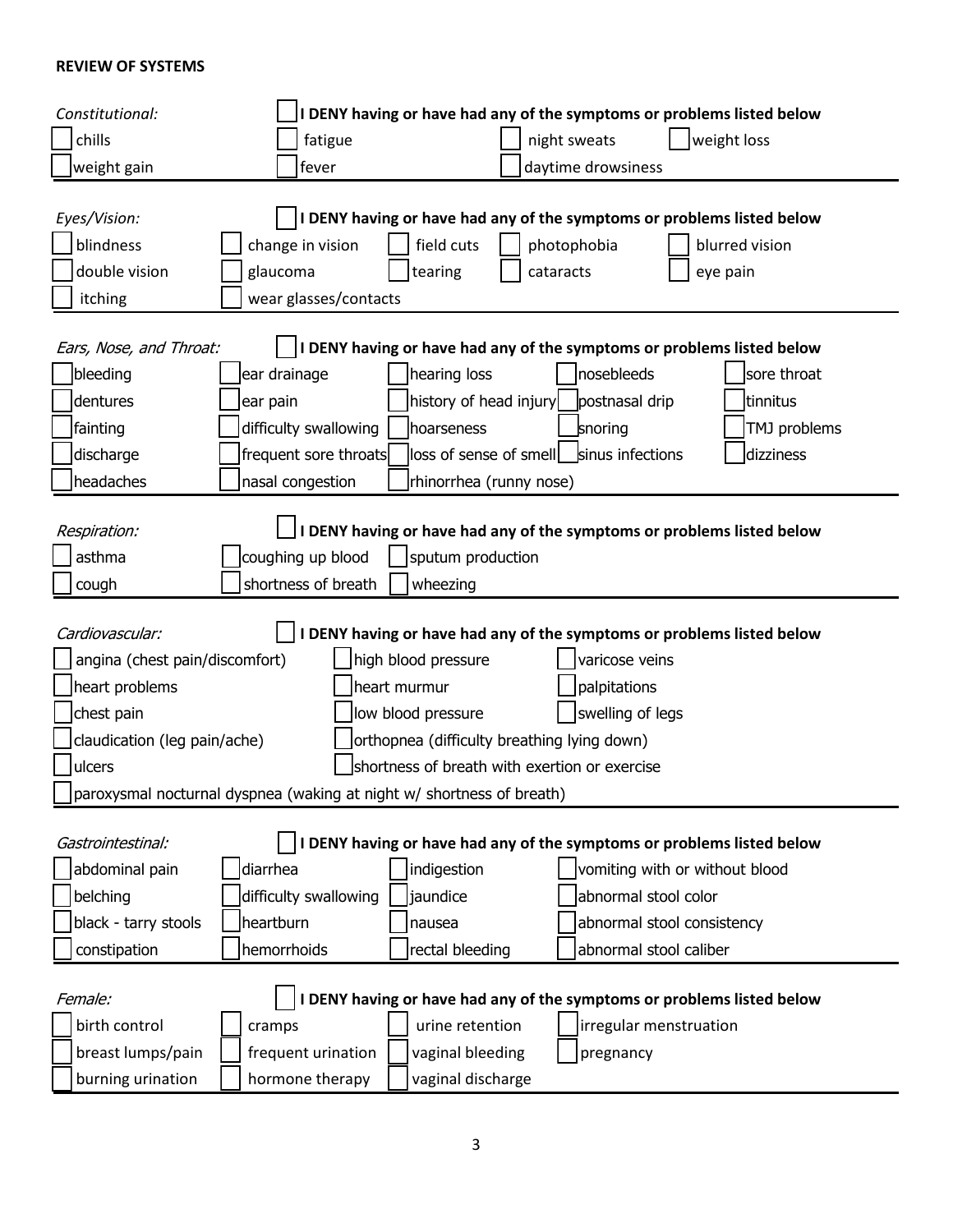| Male:                                                                                                        |                                                                         |                            |                                         | DENY having or have had any of the symptoms or problems listed below   |
|--------------------------------------------------------------------------------------------------------------|-------------------------------------------------------------------------|----------------------------|-----------------------------------------|------------------------------------------------------------------------|
| burning urination                                                                                            | frequent urination                                                      | prostate problems          |                                         |                                                                        |
| erectile dysfunction                                                                                         | urine retention                                                         | hesitancy and/or dribbling |                                         |                                                                        |
|                                                                                                              |                                                                         |                            |                                         |                                                                        |
| Endocrine:                                                                                                   |                                                                         |                            |                                         | I DENY having or have had any of the symptoms or problems listed below |
| cold intolerance                                                                                             | excessive hunger                                                        | goiter                     |                                         | unusual hair growth                                                    |
| diabetes                                                                                                     | excessive thirst                                                        | hair loss                  |                                         | voice changes                                                          |
| excessive appetite                                                                                           | heat intolerance                                                        |                            | abnormal frequency of urination         |                                                                        |
|                                                                                                              |                                                                         |                            |                                         |                                                                        |
| Skin:                                                                                                        |                                                                         |                            |                                         | DENY having or have had any of the symptoms or problems listed below   |
| changes in nail texture                                                                                      | hair loss                                                               |                            | itching                                 | skin lesions / ulcers                                                  |
| changes in skin color                                                                                        | hives                                                                   |                            | paresthesias                            | varicosities                                                           |
| hair growth                                                                                                  | rash                                                                    |                            | history of skin disorders               |                                                                        |
|                                                                                                              |                                                                         |                            |                                         |                                                                        |
| Nervous System:                                                                                              |                                                                         |                            |                                         | DENY having or have had any of the symptoms or problems listed below   |
| dizziness                                                                                                    | limb weakness                                                           |                            | numbness                                | loss of consciousness                                                  |
| facial weakness                                                                                              | seizures                                                                |                            | strokes                                 | sleep disturbance                                                      |
| stress                                                                                                       | loss of memory                                                          |                            | slurred speech                          | unsteadiness of walking                                                |
| headache                                                                                                     | tremor                                                                  |                            | loss of balance                         | tics                                                                   |
|                                                                                                              |                                                                         |                            |                                         |                                                                        |
| Psychological:                                                                                               |                                                                         |                            |                                         | I DENY having or have had any of the symptoms or problems listed below |
| behavioral change                                                                                            | convulsions                                                             |                            | memory loss                             | Janxiety<br>bipolar disorder                                           |
| depression                                                                                                   | mood change                                                             |                            | loss or change in appetite              | confusion<br>insomnia                                                  |
|                                                                                                              |                                                                         |                            |                                         |                                                                        |
| Allergy:                                                                                                     |                                                                         |                            |                                         | DENY having or have had any of the symptoms or problems listed below   |
| Janaphylaxis                                                                                                 | itching                                                                 |                            | sneezing                                | chronic nasal congestion                                               |
| food intolerance                                                                                             | acute nasal congestion                                                  |                            | rash                                    | medication allergy                                                     |
|                                                                                                              |                                                                         |                            |                                         |                                                                        |
| Hematologic:                                                                                                 |                                                                         |                            |                                         | I DENY having or have had any of the symptoms or problems listed below |
| anemia                                                                                                       | blood clotting                                                          |                            | bruising easily                         | lymph node swelling                                                    |
| bleeding                                                                                                     | blood transfusion                                                       |                            | fatigue                                 |                                                                        |
|                                                                                                              |                                                                         |                            |                                         |                                                                        |
|                                                                                                              |                                                                         |                            |                                         |                                                                        |
| <b>SOCIAL HISTORY</b><br>Alcohol: Never Social consumption only: Beer Liquor Wine How many glasses per week? |                                                                         |                            |                                         |                                                                        |
|                                                                                                              |                                                                         |                            |                                         |                                                                        |
|                                                                                                              |                                                                         |                            |                                         |                                                                        |
|                                                                                                              | Drugs: $\Box$ Deny any drug use $\Box$ Have not used drugs since $\Box$ |                            |                                         |                                                                        |
|                                                                                                              | Tobacco: JDeny tobacco use   No longer smoke                            |                            |                                         |                                                                        |
| Smoke: # per<br>Chew: # $\frac{1}{\sqrt{2}}$ cans per $\Box$                                                 | Day Week Month                                                          |                            | Day   Week   Month   Live with a smoker |                                                                        |